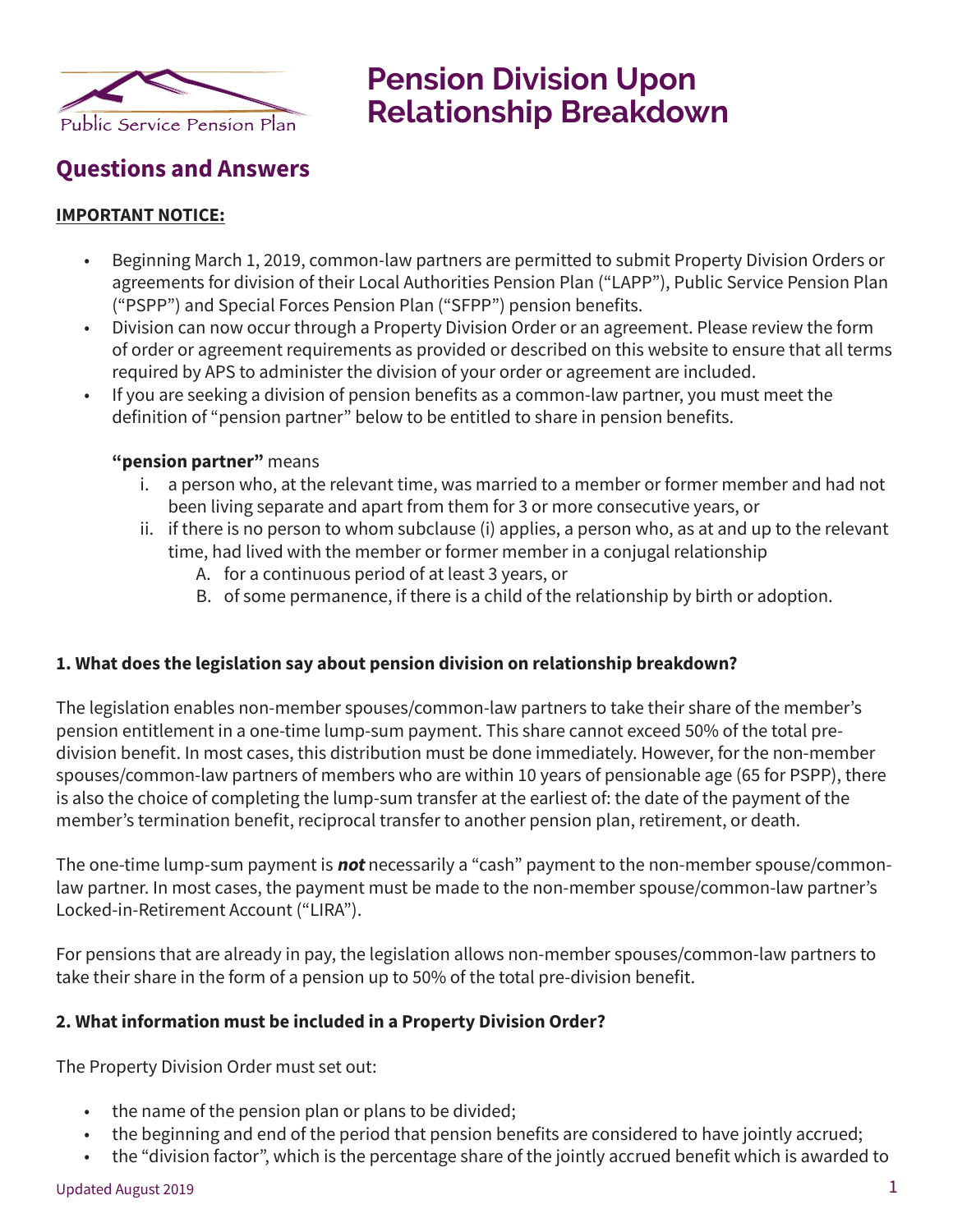the non-member spouse/common-law partner. This percentage must not exceed 50%;

• where the non-member spouse/common-law partner is eligible, whether or not a delayed division has been chosen.

# **3. What information must be included in an Agreement?**

For a written agreement to be administrable by APS, it must include all of the following:

- the name of the pension plan or plans to be divided;
- the beginning and end of the period that pension benefits are considered to have jointly accrued;
- the "division factor", which is the percentage share of the jointly accrued benefit which is awarded to the non-member spouse/common-law partner. This percentage must not exceed 50%;
- where the non-member spouse/former common-law partner is eligible, whether or not a delayed division has been chosen; **and**

must also contain the formalities below:

- 1. a written acknowledgement from each of the spouses/common-law partners, apart from the other spouse or person,
	- a. that the spouse or person is aware of the nature and the effect of the agreement;
	- b. that the spouse or person is aware of the possible future claims to property the spouse or person may have under the Family Property Act, Matrimonial Property Act or Adult Interdependent Relationships Act (whichever legislation is applicable) and that the spouse or person intends to give up these claims to the extent necessary to give effect to the agreement,[whichever legislation is applicable] and
	- c. that the spouse or person is executing the agreement freely and voluntarily without any compulsion on the part of the other spouse or person;

# **and**

2. each acknowledgement referred to in 1) above must be made before a lawyer other than the lawyer acting for the other spouse or person or before whom the acknowledgement is made by the other spouse or person.

# **4. What are the rules respecting immediate division?**

For members whose pensions are not yet in pay, the legislation allows for an immediate lump- sum payment of the non-member spouse/common-law partner's share of pension entitlements accrued during the relationship to be transferred out of the plan upon the filing of a Property Division Order or agreement. If the non-member spouse/common-law partner's share is locked-in, the share is not available as a cash payment and must be transferred to the non-member spouse/common-law partner's LIRA.

# **5. Who is eligible for a delayed division?**

If the member spouse/common-law partner is "vested" (that is, eligible for an immediate or deferred pension) and is within 10 years of pensionable age at "end date" (the end of the period of joint accrual, as set out in the Property Division Order or agreement), the non-member spouse/common-law partner can choose to delay the calculation and distribution of their share until the member spouse/common-law partner triggers a benefit payment upon terminating from the plan, completing a reciprocal transfer (if applicable), retiring or dying. The share will be paid as a lump-sum. If the non-member spouse/common-law partner's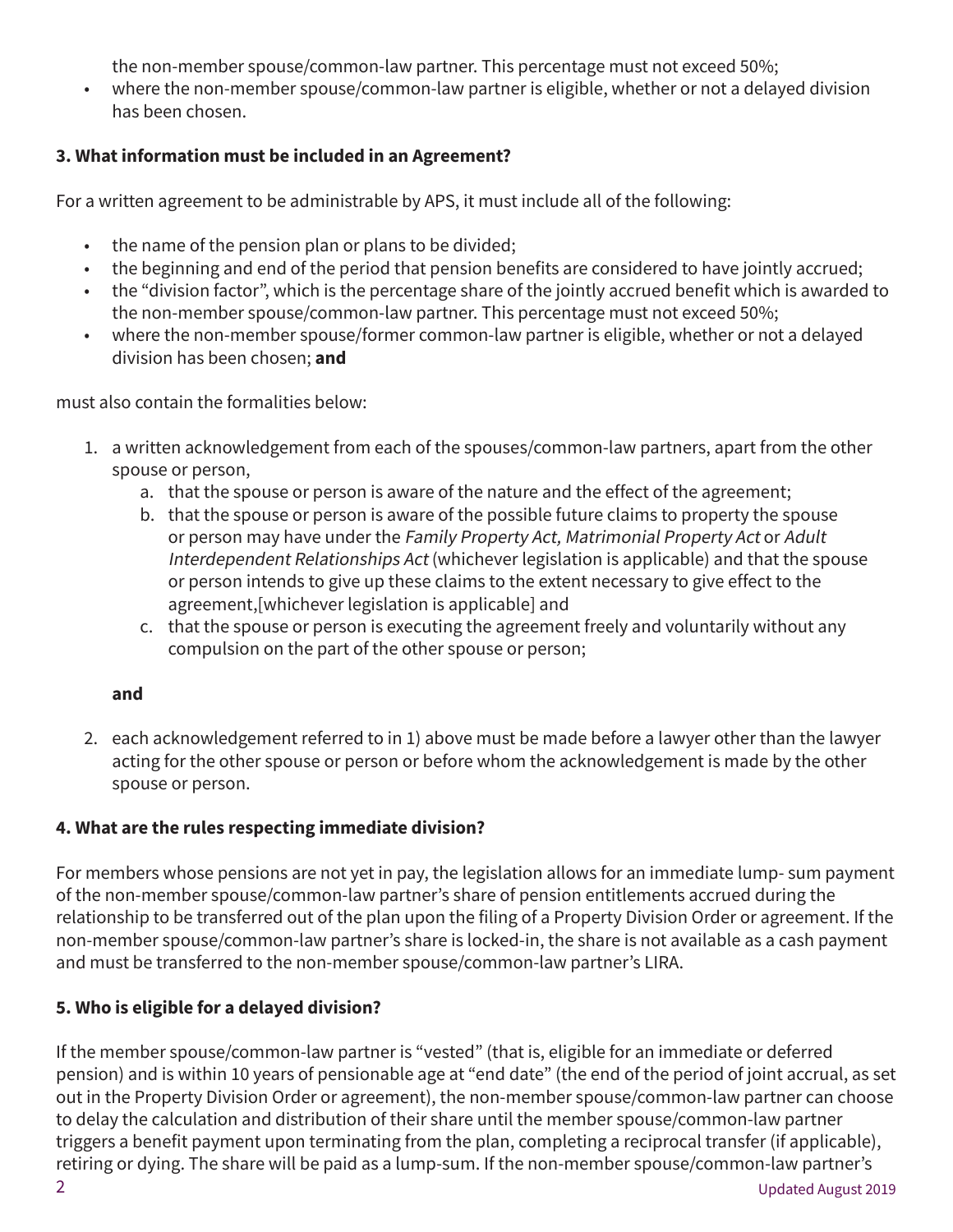share is locked-in, the share is not payable as a cash payment and must be transferred to the non-member spouse/common-law partner's LIRA.

Please note that a member becomes vested in PSPP when the member has at least 2 years of pensionable service;

# **6. What is "pensionable age" under the plan?**

Pensionable age is defined as being 65 for PSPP.

# **7. When does the non-member spouse/common-law partner's share become payable if there is a delayed division?**

When the non-member spouse/common-law partner is eligible for and chooses a delayed division, their share is not paid until the "event date". "Event date" means the time when the member spouse/commonlaw partner triggers a benefit payment, specifically, the date the first of the following events occurs

- the member spouse/common-law partner terminates and receives a lump-sum payment;
- the member spouse/common-law partner commences a pension;
- the member spouse/common-law partner dies; or
- the member spouse/common-law partner transfers to a new pension plan under a reciprocal agreement (if applicable).

# **8. What if the member/common-law spouse's pension is already in pay?**

If the member spouse/common-law partner is already receiving a monthly pension, the non-member spouse/common-law partner's share will be a portion of the pension being paid to the member spouse/ common-law partner. When a pension is already in pay, no lump-sum payment can be made to the nonmember spouse/common-law partner.

# **9. How do you determine non-member spouse/common-law partner's share?**

The non-member spouse/common-law partner's share is determined by following the steps below:

a. Calculate the total pre-division benefit as follows:

# **A = B x (C/D)**

Where: **A** is the total pre-division benefit; **B** is the total entitlement; **C** is the period between the beginning and end dates referred to in the Property Division Order or agreement; **D** is the period during which the total entitlement accrued.

b. Once the above calculation is complete, the "Total Pre-Division Benefit" is multiplied by the "Division Factor". The Division Factor is a fraction representing the percentage of the total pre-division benefit to which the non-member spouse/common-law partner is entitled (for example, 50%).

# **10. What assumptions are used to calculate the commuted value?**

Updated August 2019 3